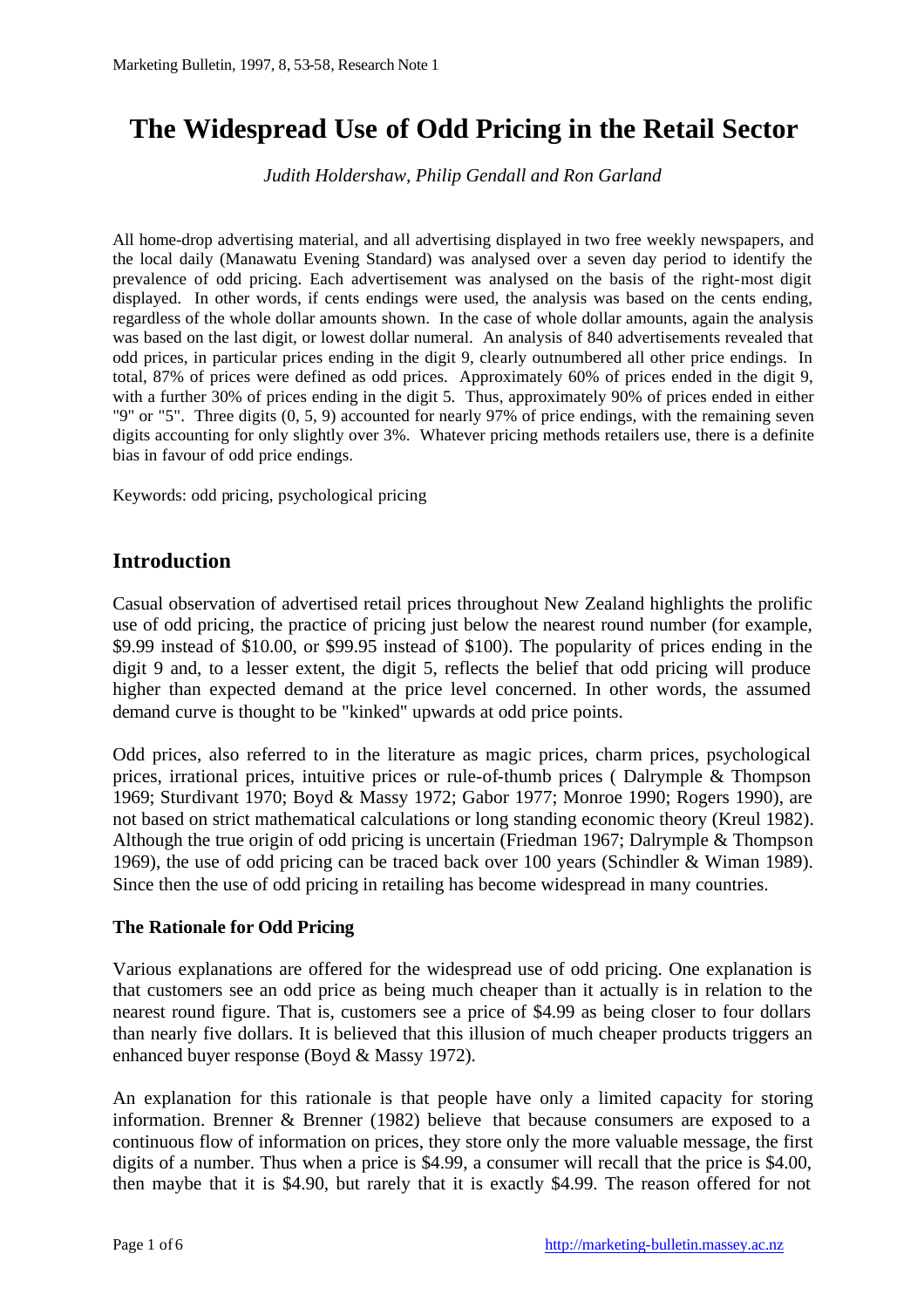instead rounding \$4.99 to \$5.00 is based on memory processing time. Rounding upward involves an additional decision compared with storing the first digits. Furthermore, due to the vast quantity of information available for consumers to process, the information on price must be stored in a very short interval. The cheapest way to do so, in memory and attention terms, is by storing the first digits.

Odd pricing is also believed to suggest to consumers that goods are marked at the lowest possible price (Harper 1966). Many retailers believe that the more specific a statement is, the more inclined people are to believe it (Schwartz 1973). By using odd prices a retailer may thus convey an image of honesty which would not be achieved by charging a slightly higher round figure.

Other explanations for the effect of odd pricing include a belief that "circles attract the eye", thereby drawing consumers to the digit 9, and that customers like to receive change. However, despite the apparent plausibility of some of these explanations, they are largely based on speculation rather than objective evidence ( Kreul 1982; Dodds & Monroe 1985).

#### **Common Price Endings**

In 1948, an analysis of 3,025 retail store advertisements in newspapers in 37 American cities revealed that 64% of prices ended in odd digits (Rudolph 1954). Another early general observation of retail food prices showed that prices ending in 9 were most popular, with prices ending in 5 being second in popularity (Printers' Ink 1954; Twedt 1965). In fact, the 9s and 5s often accounted for 80% or more of the retail prices seen (Friedman 1967).

Later, an extensive analysis of scanner data from a major supermarket chain revealed that over 80% of the store's prices ended in the digit 9 (Wisniewski & Blattberg 1983, cited in Schindler & Wiman 1989). Högl (1988) reported a similar recent trend in Germany, where most supermarket advertisements and in-store prices lie just below a Deutsche Mark amount (i.e., 99 Pfennigs, DM 4.99).

### **Recent Research**

#### **An Observation of Price Endings in New Zealand**

A pattern similar to overseas observations was found during a more recent odd pricing study carried out in Palmerston North, New Zealand (Holdershaw 1995). All home-drop advertising material, and all advertising displayed in two free weekly newspapers, and the local daily (*Manawatu Evening Standard),* was analysed over a seven day period.

An odd price was defined as a price which fell just below and within:

- · 5 cents of the nearest whole dollar (e.g., 95, 96, 97, 98, 99).
- $\cdot$  1 cent of the nearest 10 cents (e.g., 19, 29, 39 ...).
- · \$5 of the nearest \$100 or \$1000 amount.
- \$1 of the nearest round dollar amount (e.g.,  $19, 29, 39$  ...).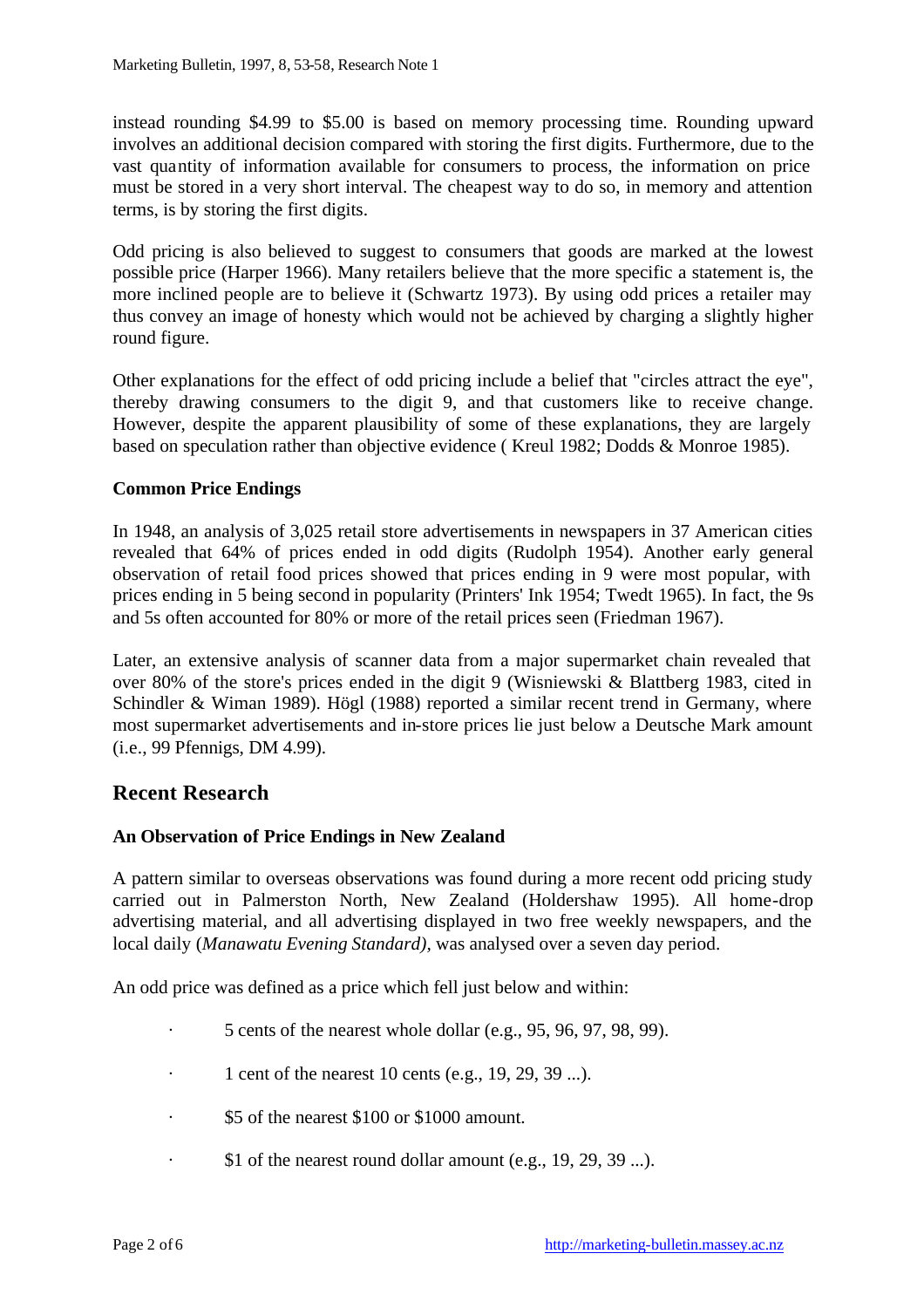Thus, not every price which ended in an odd digit was considered an odd price. For example, a price of \$1.45, although ending in an odd digit, was not classified as an odd price. Furthermore, prices which measured less than .5cm (in column centimetres), and prices which did not pertain to an individual product, were disregarded (e.g., products advertised as two for the price of one; advertisements stating a base price only "*From ...").* 

Each advertisement was analysed on the basis of the right-most digit displayed. In other words, if cents endings were used, the analysis was based on the cents ending, regardless of the whole dollar amounts shown. In the case of whole dollar amounts, again the analysis was based on the last digit, or lowest dollar numeral. In total, 840 advertisements (71%) displayed cents endings, and 348 (29%) ended in whole dollars (see Table 1).

| Digit<br><b>Ending</b> | $\bf{0}$ |  |  | $1$ $2$ $3$ $4$ $5$ $6$ $7$ $8$ |  |     | 9    | <b>Total</b> |
|------------------------|----------|--|--|---------------------------------|--|-----|------|--------------|
| $\mathbf n$            |          |  |  | 89 3 3 9 3 340 3 5              |  | 12  | 721  | 1188         |
|                        | $\%$ 7.5 |  |  | .26 .26 .76 .26 28.6 .26 .4     |  | 1.0 | 60.7 | 100          |

**Table 1. End digit preference: Palmerston North study 1995**

It would seem reasonable to assume that enough randomness would result from any pricing model to ensure that each of the 10 digits in our number system would occur approximately equally in retail pricing. That is, about 10% of prices would end in each digit from 0 to 9. However, in reality the frequency with which each digit occurs in retail pricing is far from equally distributed. This analysis revealed that odd prices, in particular prices ending in the digit 9, clearly outnumbered all other price endings. In total, 87% of prices were defined as odd prices. Approximately 60% of prices ended in the digit 9, with a further 30% of prices ending in the digit 5. Thus, approximately 90% of prices ended in either "9" or "5". Three digits (0, 5, 9) accounted for nearly 97% of price endings, with the remaining seven digits accounting for only slightly over 3%. Whatever pricing methods retailers use, there is a definite bias in favour of odd price endings.

Because the practice of odd pricing is widespread, its effectiveness may therefore seem self evident. For example, because a survey of the New York Times revealed that odd price advertising was more predominant in the advertising of women's products, it was concluded that women must be more susceptible to odd pricing than men (Georgoff 1971). However, widespread use of odd pricing does not necessarily equate to greater than expected demand, at these prices.

### **Empirical Testing Of the Odd Pricing Assumption**

Until recently there was no conclusive research evidence to support the assumption that odd pricing increases demand (Dodds & Monroe 1985; Schindler & Wiman 1989). Arguments for and against odd pricing have mainly been based on situations lacking experimental controls.

A study designed to empirically test this assumption involved analysing the differences between expected purchase probabilities and actual purchase probabilities for six products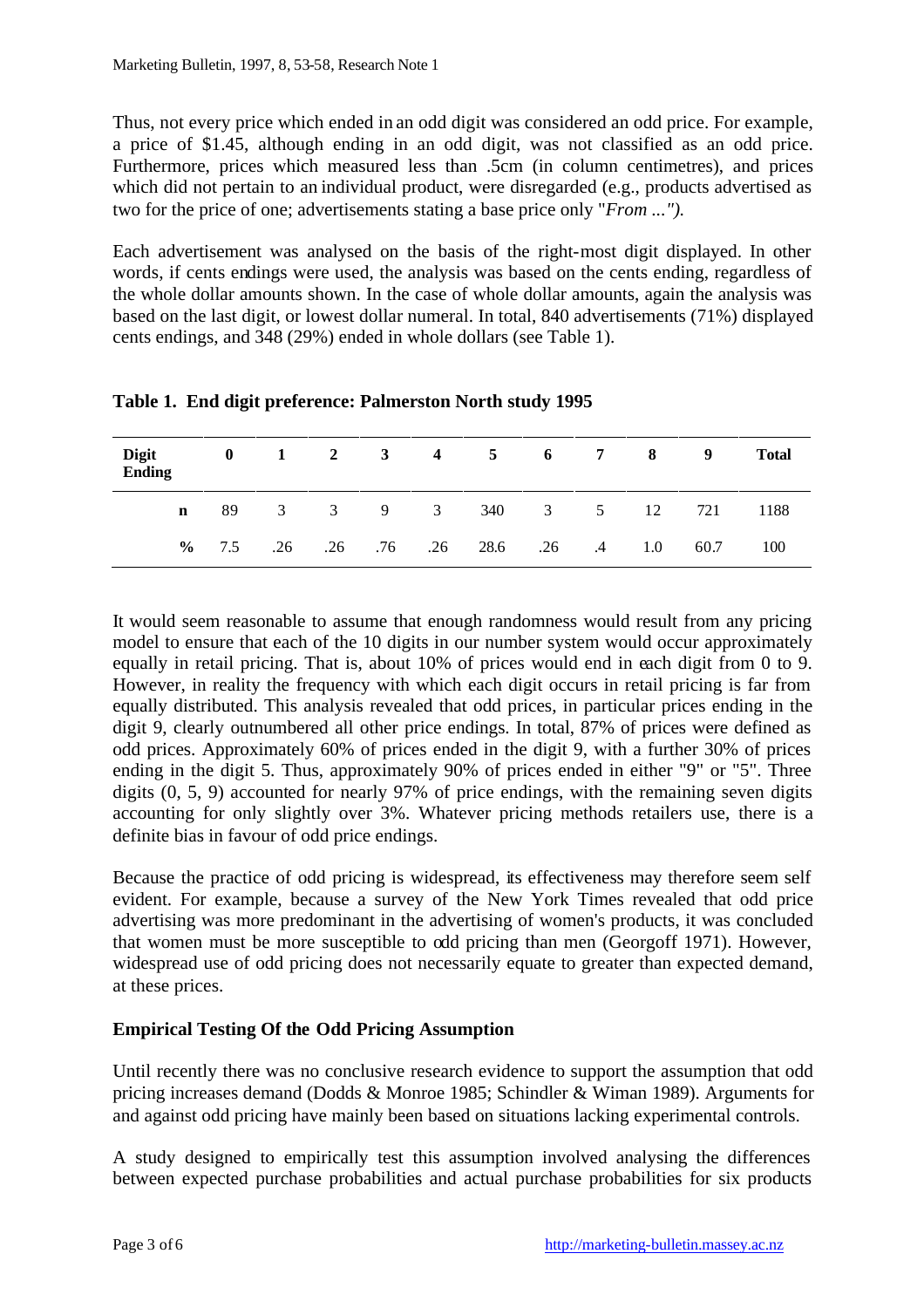(Holdershaw 1995). In total, ten odd price points were tested for an odd pricing effect in which estimated demand was noticeably greater at odd values. The test odd price points consisted of five 95 cent endings, three 99 cent endings, and two whole dollar odd prices; \$95 and \$99. Sensitivity to pricing occurred with nine of the ten odd prices tested. Although the differences between expected purchase probabilities and actual purchase probabilities were not statistically significant, the noticeable pattern that occurred of greater than expected demand at these price points offers support for the odd pricing assumption.

A more recent study (Wilton 1996) involved using choice modelling to estimate demand curves for three product categories and testing whether the predicted demand at price points which ended in 95 cents or 99 cents was significantly higher than expected. The findings of this study also provided strong support for the assumption that odd pricing generates greater than expected demand for some products. For each of the three product categories analysed by Wilton, demand was greater at both odd price points.

Another recent odd pricing study involved testing sales response to three versions of a direct mail catalogue for women's clothing (Schindler & Kibarian 1996). The catalogues were identical except for the price endings which were evenly divided between 00, 99 and 88 cent price endings. The 99-ending version produced 8% more sales volume than the 00-ending catalogue. The 99-ending catalogue generated more purchasers than the 00-ending catalogue, and those purchasers spent larger amounts. The 88-ending catalogue produced a similar sales volume and number of purchasers to the 00-ending catalogue. Schindler & Kibarian concluded from this study that the right-most digits may have a substantial effect on consumer purchasing.

### **Discussion**

There is now some evidence to support the firm belief which exists amongst retailers that greater than expected demand occurs at odd price points. However, the reason for this effect is not known. The illusion of odd prices being much cheaper than even prices is certainly promoted in retail advertising by displaying a much smaller type size for cents digits than for dollar digits, thereby emphasising the dollar amount of the price. This factor may contribute to the illusion that odd prices are much cheaper than they actually are.

Alternatively, the odd pricing effect could be the result of marketplace conditioning of consumers to expect odd price endings. In other words, the sheer predominance of odd pricing in the marketplace may influence consumers' price expectations, which in turn makes a positive odd pricing effect on demand a self-fulfilling outcome.

Factors that may influence the overall effect of odd pricing on demand include product quality, product type and price level. For example, some retailers traditionally use even pricing for expensive, high quality products to avoid an association between lower price and lower quality (Nagle 1987; Monroe 1990). However, it is not known whether odd pricing is effective for all product types and price levels. In relation to price level, there is some evidence that greater sensitivity to pricing occurred with lower priced products (Holdershaw 1995) and that sensitivity to particular price endings varied with price level (Wilton 1996). Further studies are required to investigate other factors which may determine the overall effect of odd pricing on demand.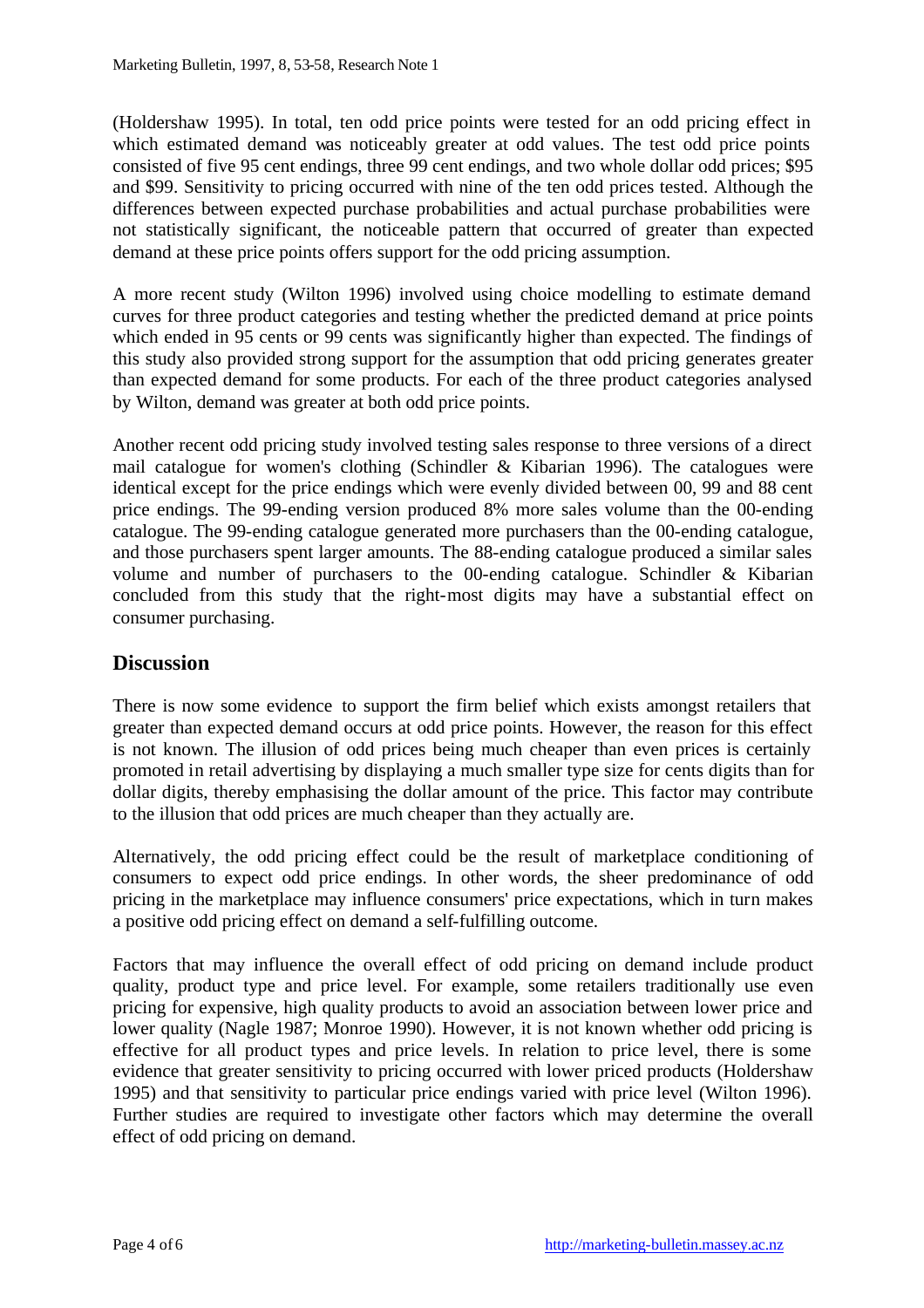The firm belief amongst retailers that odd pricing increases demand for products is reflected in the widespread practice of odd pricing. There is some support from three recent studies for the odd pricing assumption that greater than expected demand occurs at odd price points. However, there is still very little known about how the process occurs and whether the effect is the same for different products and at different price levels.

## **References**

Boyd HW & Massy WF (1972). *Marketing Management*. USA: Harcourt Brace Jovanovich.

- Brenner GA & Brenner R (1982). Memory and markets, or why are you paying \$2.99 for a widget? *Journal of Business, 55*, 1, 147-158.
- Dalrymple DJ & Thompson DL (1969). *Retailing An Economic View*. USA: The Free Press.
- Dodds WB & Monroe KB (1985). The effect of brand and price information on subjective product evaluations. *Advances in Consumer Research,12*, 85-90.
- Friedman L (1967). Psychological pricing in the food industry. In A Phillips & O E
- Williamson (Eds) *Prices: Issues in Theory, Practice, and Public Policy*. USA: University of Pennsylvania Press.
- Gabor A (1977). *Pricing: Principles and Practices*. London: Heinemann Educational Books Ltd.
- Georgoff DM (1971).*Odd-Even Retail Price Endings*. USA: Michigan State University.
- Harper DV (1966). *Price Policy and Procedure*. USA: Harcourt Brace & World.
- Högl S (1988). *The effects of simulated price changes on consumers in a retail environment price thresholds and price policy*. Esomar Congress Proceedings, Lisbon.
- Holdershaw JL (1995). *The Validity of Odd Pricing*. Unpublished Masters thesis, Department of Marketing, Massey University.
- Kreul LM (1982). Magic numbers: Psychological aspects of menu pricing. *Cornell Hotel and Restaurant Administration Quarterly, 23*, 1, 70-75.
- Monroe KB (1990). *Pricing: Making profitable decisions* (2nd ed). USA: McGraw-Hill Book Co.
- Nagle TT (1987). Psychological aspects of pricing: influencing price perception and evaluation. *The Strategy and Tactics of Pricing*. USA: Prentice Hall.
- Printers Ink (1954). Psychology makes cents in pricing (Editor's Reply), October 29, 45.

Rogers L (1990). *Pricing for Profit*. USA: Basil Blackwell.

Rudolph HJ (1954). Pricing for today's market. *Printers Ink*, May 28, 22-24.